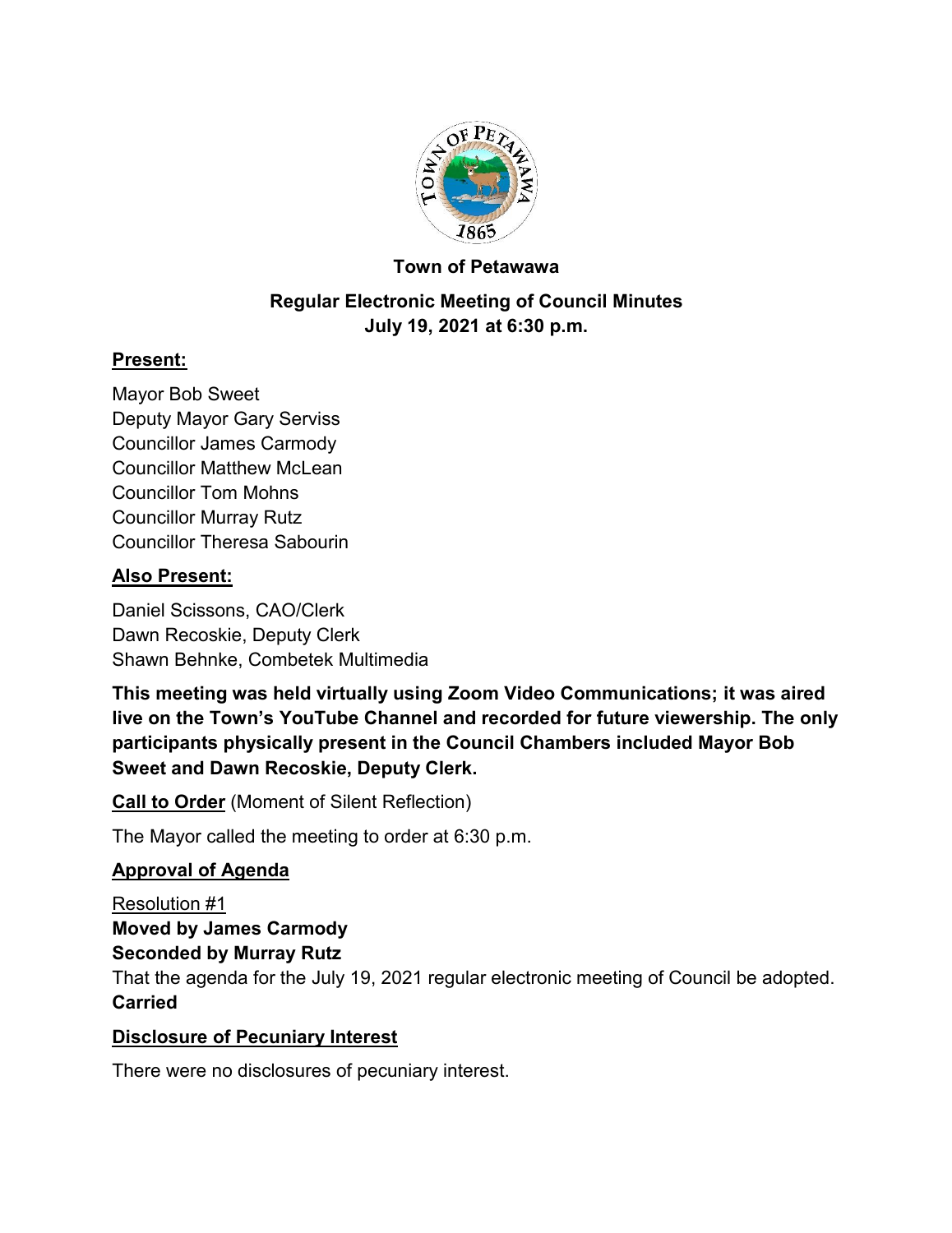# **Approval of Minutes**

1. Council Meeting (July 5, 2021)

Resolution #2 **Moved by Theresa Sabourin Seconded by Gary Serviss** That the minutes of the regular electronic meeting of Council held July 5, 2021 be approved as printed and circulated. **Carried**

## **Presentations**

There were no presentations.

# **By-laws**

There were no by-laws.

## **Correspondence**

## 1. Request to Change Name of "Indian Diamond Park" – Joann McCann

Mayor Bob Sweet presented the item of correspondence. Mayor Sweet explained the request is to change the name of "Indian Diamond Park" and the name of the baseball team "Petawawa Indians" to demonstrate respect and reconciliation for all Indigenous persons. Mayor Sweet noted the name of the baseball team is outside the purview of Council, but Council can consider a name change for the park.

Council discussed the history of the name of the park which has been in use for over 75 years. At that time, the park was called "Indian" to honour Petawawa's Indigenous population; the term is no longer acceptable and perceived to be discriminatory and derogatory.

Following discussion, Council directed staff to review the request in detail, consult with local Indigenous agencies, and provide a report back to Council for review. The item of correspondence was received for information.

#### **Minutes**

1. Council-In-Committee Meeting (July 12, 2021)

#### Resolution #3

# **Moved by James Carmody**

# **Seconded by Theresa Sabourin**

That the minutes of the electronic Council-In-Committee meeting held on July 12, 2021 be accepted by Council, and that resolutions from that Committee become resolutions of Council.

#### **Carried**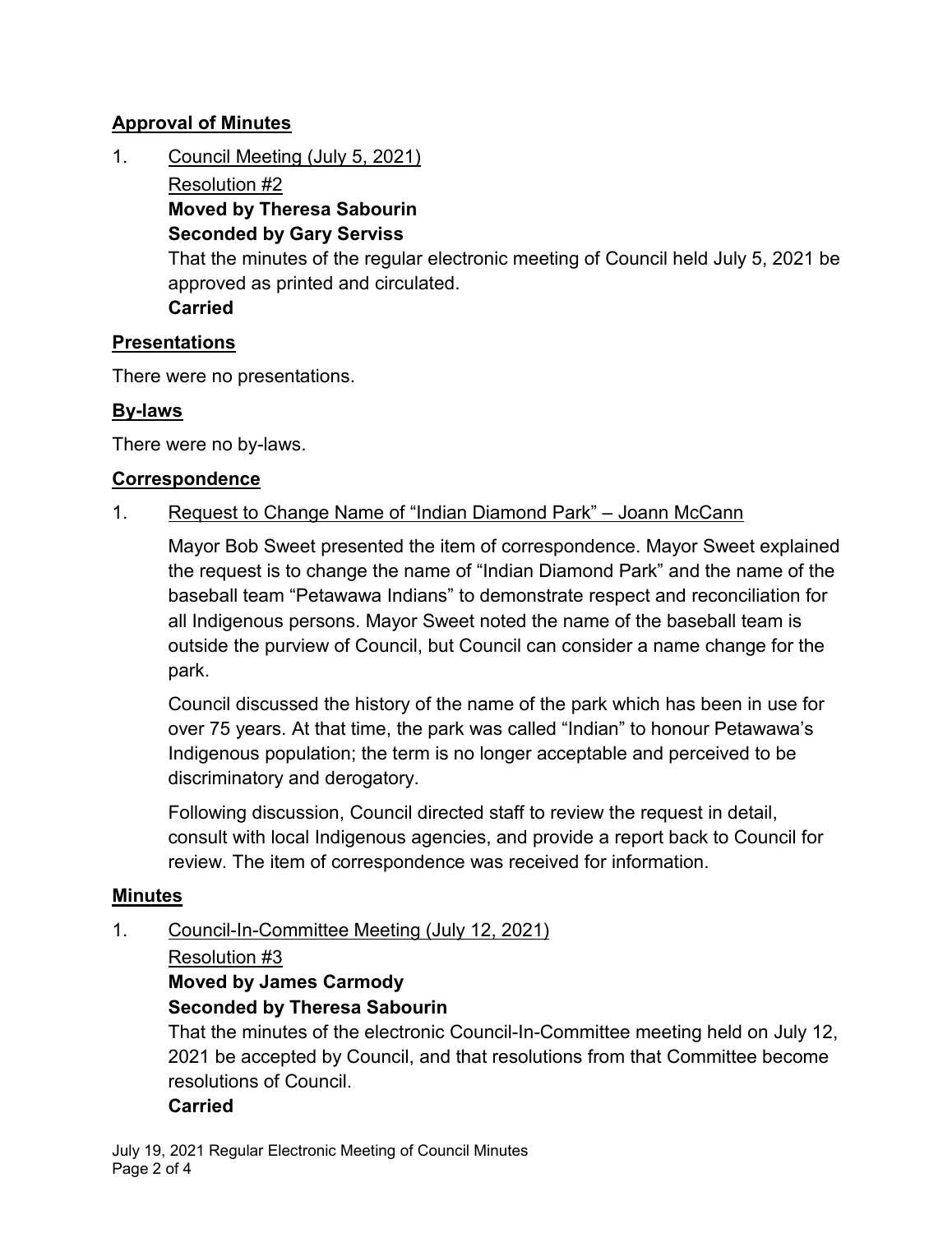# **Staff Reports**

There was nothing to report.

## **Councillor Reports**

Mayor Bob Sweet thanked residents and the local business community for their continued patience and support of public health measures and COVID vaccinations in order for the province to move to Step Three of the Roadmap to Reopen. Mayor Sweet congratulated all local high school graduates and wished them well on their postsecondary journey. Mayor Sweet reported he attended recent meetings concerning the Algonquin Trail and Eastern Ontario Regional Network (EORN). Mayor Sweet also attended the grand opening ceremonies for two new businesses: McDougall Insurance and Financial and Kushys Cannabis.

Deputy Mayor Gary Serviss reported he attended the grand opening for McDougall Insurance and Financial on July 12, 2021. Deputy Mayor Serviss reported he and Councillor McLean have completed the first draft of the fall/winter version of the Town Times and Deputy Mayor Serviss met recently with new Library Board member Mary McCaw and welcomed her to the board.

Councillor Tom Mohns reported he attended a meeting of the Ottawa Valley Waste Management Board on July 15, 2021.

Councillor Murray Rutz reported he attended a meeting of the Festival Hall Committee on July 13, 2021.

Councillor Matthew McLean reported his participation in the fall/winter version of the Town Times.

Councillor James Carmody reported he attended the grand opening for McDougall Insurance and Financial on July 12, 2021 and the grand opening for Kushys Cannabis on July 16, 2021.

Councillor Theresa Sabourin reported she attended a meeting of the Petawawa Business Advisory Network on July 6, 2021 and a meeting of the Petawawa Accessibility Advisory Committee on July 12, 2021. Councillor Sabourin thanked all health care professionals for their service during the pandemic and requested residents support local businesses and shop Petawawa.

Mayor Bob Sweet thanked residents for their patience during construction season; specifically the paving of Petawawa Boulevard.

## **Closed Meeting**

There was no closed meeting.